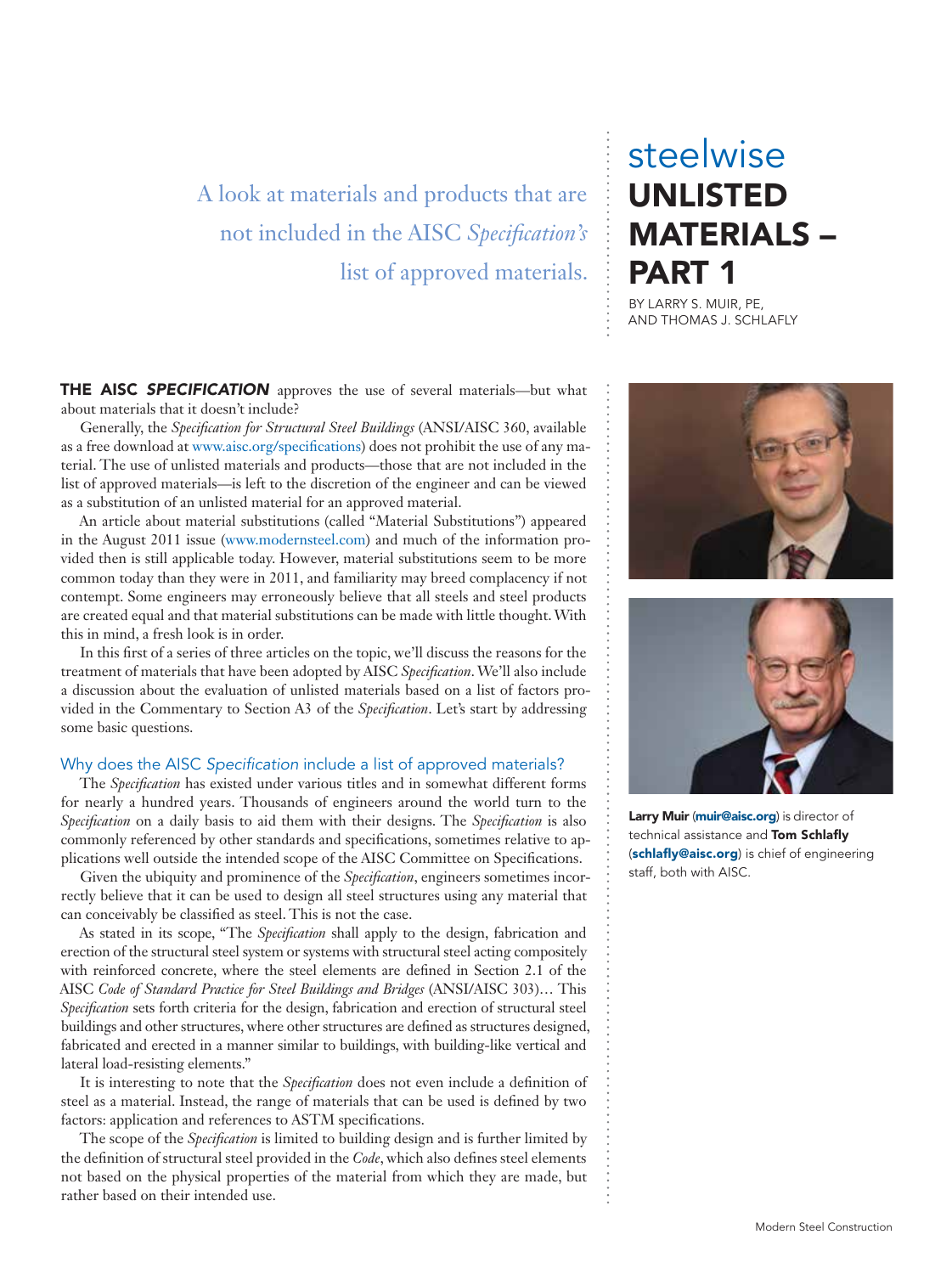## steelwise



Limits are set based on material properties through references to ASTM specifications. Section A3 of the *Specification* lists ASTM specifications that are approved for use under the *Specification*. As indicated in the Commentary, the materials listed "are commonly useful to structural engineers" and "have a history of satisfactory performance."

The scope of the *Specification* is limited to certain applications and certain materials because these are the applications and materials that were considered when the various provisions of the publication were written or evaluated during updates. The standards in Section A3 are those representing materials commonly used for typical applications in building-type structures. Most of them are available in the supply chain from producers and service centers that routinely participate in the U.S. structural steel industry. The plethora of specifications for materials suitable for other structure types, unusual applications or from other countries is immense. It is beyond the capability of AISC committees to maintain such a comprehensive list.

#### Why are other materials not prohibited?

The simple answer is provided in the Commentary: "Other materials may be suitable for specific applications." There is no reason in building design to limit materials when other materials may be suitable.

It also has to be recognized that the structural steel industry, despite its age, is still a vibrant and evolving industry. The Commentary to the 1963 *Specification* states: "The increasing use of high-strength steels no longer permits the continuation of a standard design specification based upon the exclusive use of one strength grade of steel." The 1963 version required that structural steel conform to one of six listed ASTM specifications. The



1969 edition doubled the number of listed steels, and for the first time stated that the listed materials were "approved for use under this *Specification.*"

Sometimes materials are developed to serve specific purposes related to building design that might provide a significant benefit, but that have not yet been adopted by the *Specification*—because of the length of the code cycle or for other reasons. There is no good reason for the *Specification* to stand in the way of such innovation. History indicates that innovation generally starts with industry and engineering, and the *Specification* simply follows suit.

#### How should unlisted materials be evaluated?

The evaluation of unlisted materials is the responsibility of the engineer specifying or approving them. The Commentary provides a list of some (but certainly not all) of the considerations. These include:

- Typical strength properties  $-F_\gamma$  and  $F_u$
- Strength properties in transverse directions
- Ductility
- Formability
- Soundness
- Weldability, including sensitivity to thermal cycles
- Notch toughness
- Other forms of crack sensitivity
- Coatings
- Corrosivity
- Effects of production
- Tolerances
- Testing
- Reporting
- Surface profiles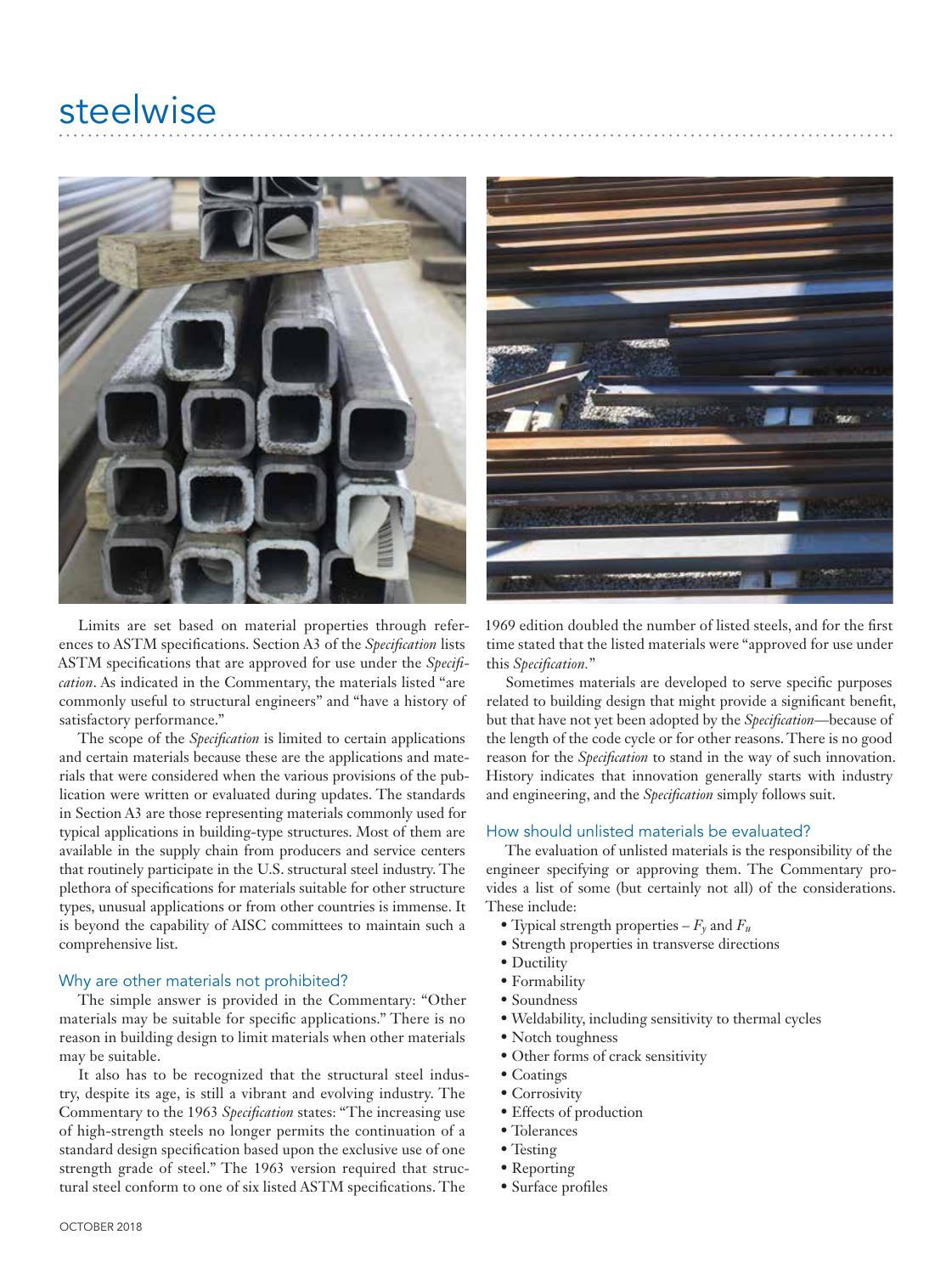Some of these items are discussed further in the below sections. This should not be viewed as a complete list of factors that must be considered, but it will provide a start.

## Typical strength properties

When considering a proposed material substitution, perhaps the two most requested properties of the substituting material are the yield strength and the tensile strength, but one should remember that outwardly similar materials can behave very differently in ways that are not always apparent from the numerical values of  $F_\nu$  and  $F_u$ .

The way in which these values are determined can also determine whether apples are being compared to apples or to oranges. This is discussed further relative to testing.

## Strength properties in transverse directions

Engineers often assume steel is homogeneous and isotropic, and this assumption is adequate for most designs using approved materials that are addressed in the *Specification*. However, steel is a manufactured material, and steel shapes and plates are manufactured products. The manufacturing process introduces and modifies inclusions in the steel. The manufacturing process for long products includes hot rolling, which elongates the grains in one direction and can also elongate inclusions. This results in different properties in the direction of rolling as compared to properties in the transverse direction or through thickness directions (anisotropy).

Lamellar tearing is one consideration related to this anisotropy. Several factors play a part in lamellar tearing, including joint configuration and steel chemistry. The manufacturing process itself also plays a role. The current steelmaking practice of continuous casting places demands on the producer that have the benefit of controlling the shape of inclusions and improving through-thickness strength. Therefore, current continuous cast products have less likelihood of lamellar tearing than did older ingot cast products. Engineers can reduce the likelihood of lamellar tearing through good design practice, as described in Design Guide 21: *Welded Connections—A Primer for Engineers* (www.aisc.org/dg). Material specifications define some aspects of chemical composition, such as limits on sulfur, which can be objectively evaluated assuming the proper expertise, but the details of the manufacturing process may be more difficult to know and to evaluate.

## **Ductility**

Ductility is the ability of a material to deform plastically before fracturing. In many respects, it is the magic ingredient that makes structural design practical. Ductility can be measured or quantified in various ways. The *Specification* defines rotation capacity as "incremental angular rotation defined as the ratio of the inelastic rotation attained to the idealized elastic rotation at first yield prior to significant load shedding." The *Seismic Provisions for Structural Steel Buildings* (ANSI/ AISC 341, available as a free download at www.aisc.org/specifications) quantifies ductility demand based on story drift or building drift. Such measures of ductility can include factors other than material properties.



Chapter K of the *Specification* uses the ratio of the specified minimum yield strength to the specified minimum tensile strength (yield/tensile ratio) as a measure of ductility. Ductility as it relates solely to material is usually defined in terms of elongation or reduction of area in tension tests, and minimum values are specified in ASTM standards.

Appendix 1 in the *Specification* directly addresses ductility when engineers implement design by inelastic analysis. A level of ductility consistent with the approved materials is assumed relative to the rest of the *Specification* as well. Ductility is required in all structures designed using the *Specification* because common design methods use approximation to calculate available and required strengths of elements that may not be justified if those elements are not sufficiently ductile to redistribute uneven stresses.

#### Formability

Formability is the ability of the steel to be plastically deformed without fracture. Formability is often not considered in design under the *Specification*, but it plays in role in such operations as cambering and cold bending of plates. Some standard shop practices may no longer be appropriate if the formability of the material specified differs from that of the materials approved for use in the *Specification*.

Increased inspection of cambered beams and bent plates may be appropriate until the formability limits of the specified material have been established.

#### **Weldability**

Not all steel can be effectively welded. The heat associated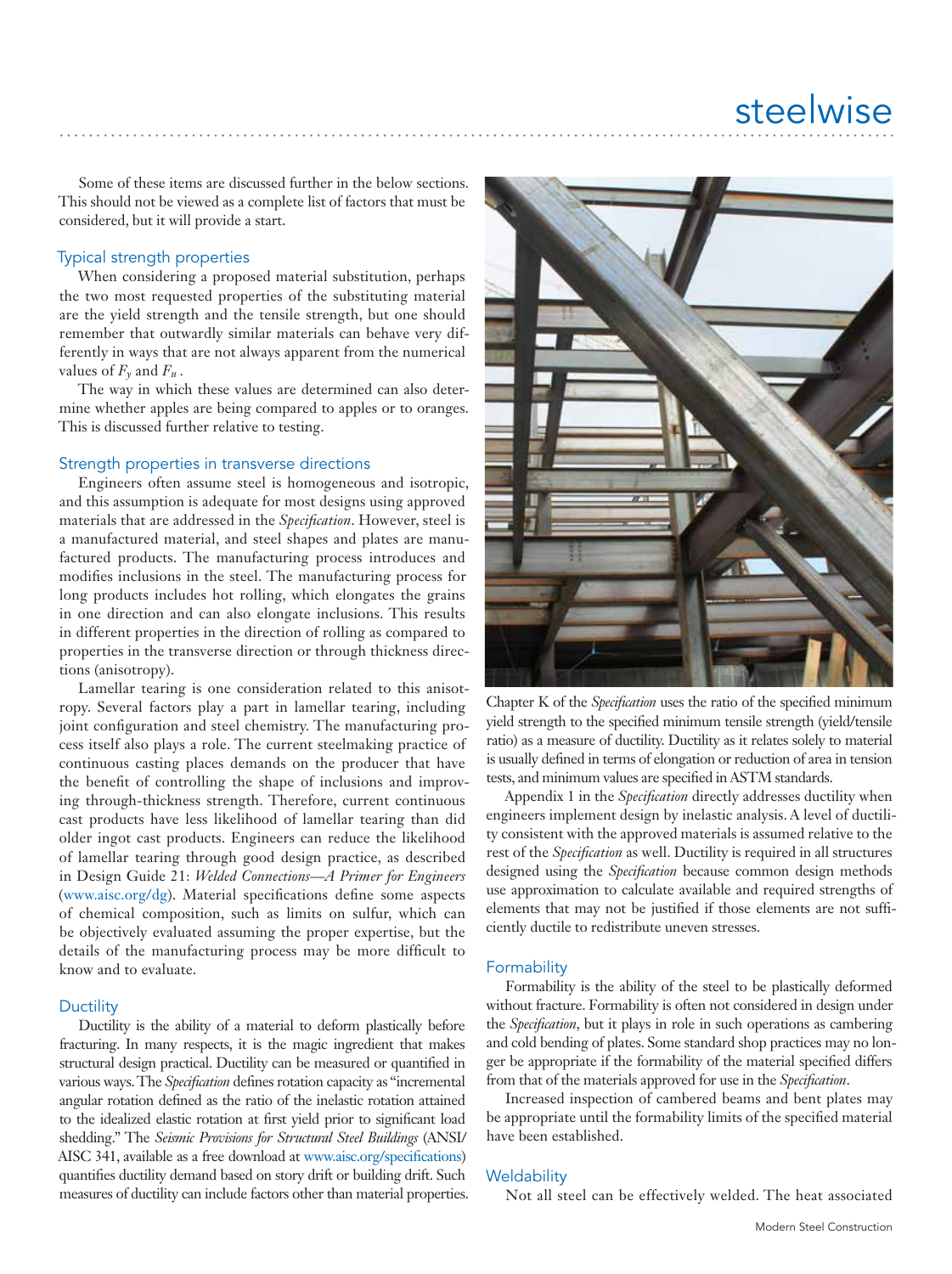# steelwise



with welding is detrimental to the prop erties of some steels, and some steel is in herently prone to weld-induced cracking. Weldability is a significant consideration when evaluating unlisted materials.

AWS D1.1, which is adopted by reference in the *Specification*, categorizes materials by groups, which are then used to establish things like base and filler metal combinations for prequalified welds. The range of materials addressed in AWS D1.1 is much larger than the ap proved materials in the *Specification*, but not all materials are addressed. Welding procedure specifications (WPS) for ma terials not listed in AWS D1.1 must be qualified. This process can be very timeconsuming and expensive.

Chemical composition also has a sig nificant effect on the weldability of steel. Design Guide 21 contains a good discus sion of weld cracking, including the effect of steel chemistry.

### Notch toughness

Toughness is the ability of a material to deform and absorb energy before frac turing. Though it is not always obvious many of the standard U.S. fabrication practices rely on a certain level of tough ness. Experience has shown that the ap proved materials in the *Specification* have sufficient toughness for use in buildings using typical U.S. fabrication and design practices. Where toughness is more of a concern, such as for heavy shapes in cer tain applications, the *Specification* impos es explicit toughness requirements. The ability to leave backing in place, the lack of a defined radius for reentrant corners and the range of methods permitted to form bolt holes are all tied to toughness.

The Commentary to Section A3.1a states: "For especially demanding service conditions such as structures exposed to low temperatures, particularly those with impact loading, the specification of steels with superior notch toughness may be warranted. However, for most buildings, the steel is relatively warm, strain rates are essentially static and the stress intensity and number of cycles of full design stress are low. Accordingly, the probability of fracture in most build ing structures is low. Good workmanship